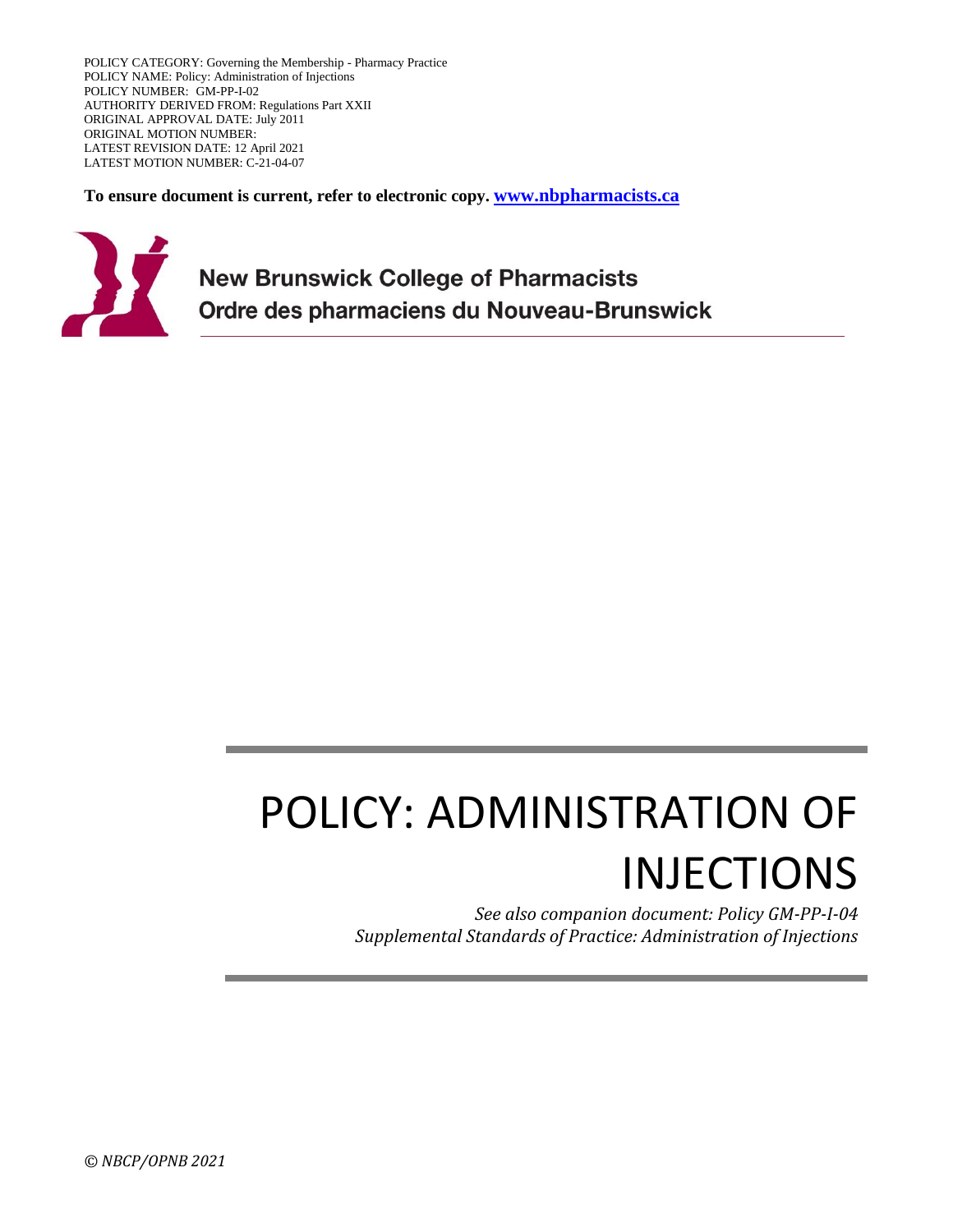## **CONTENTS**

| 2.0 |                                                                          |  |
|-----|--------------------------------------------------------------------------|--|
| 3.0 |                                                                          |  |
| 4.0 | Receiving Authorization or a Technical Permit to Administer Injections 7 |  |
| 5.0 |                                                                          |  |
|     |                                                                          |  |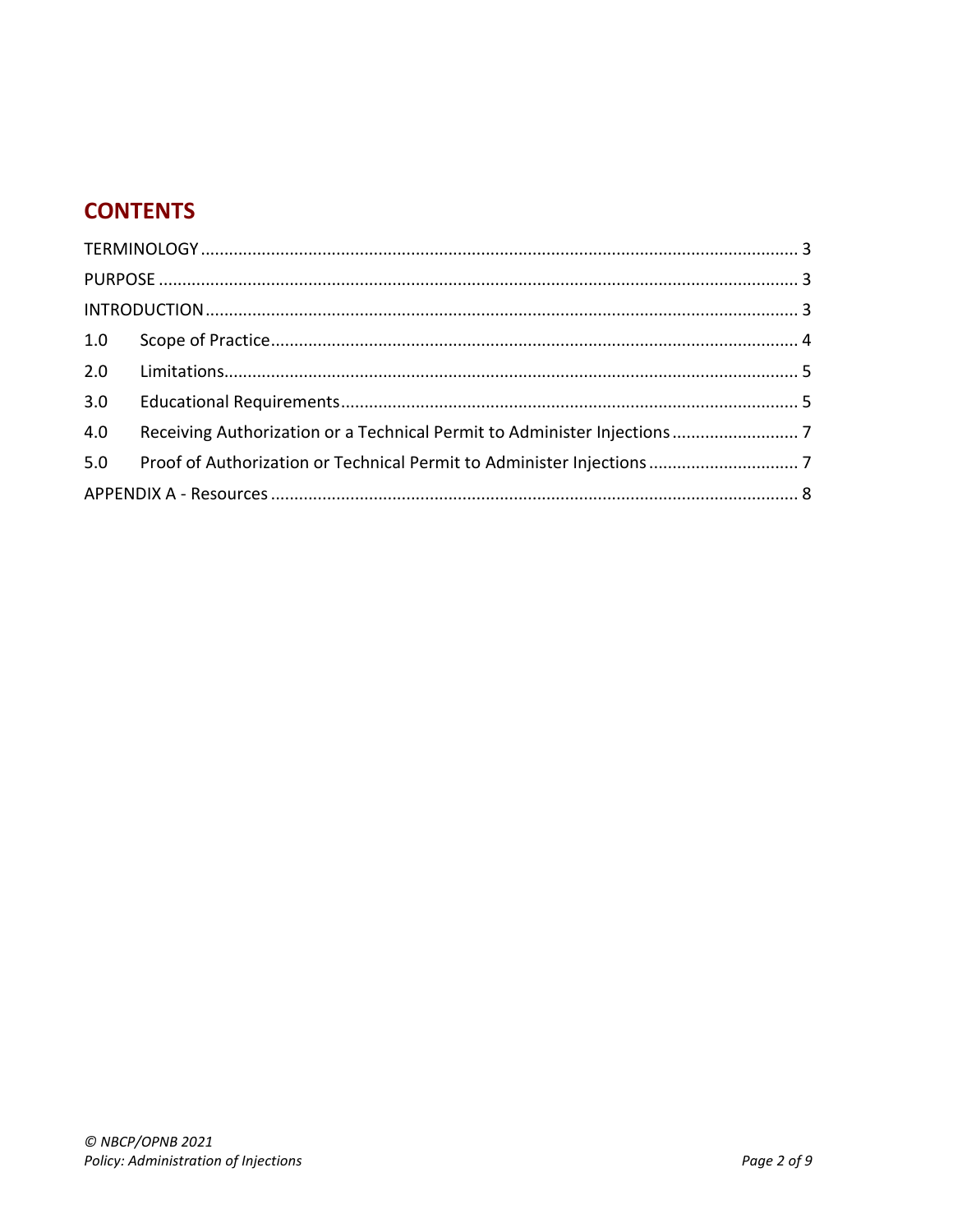## <span id="page-2-0"></span>**TERMINOLOGY**

Pharmacy professional: A pharmacist, pharmacy technician, student or conditional registrant who is registered with the New Brunswick College of Pharmacists (the College).

## <span id="page-2-1"></span>**PURPOSE**

The document seeks to balance benefit versus risks of expanded patient access to receiving injected medications from pharmacy professionals by describing the:

- scope of practice for pharmacists and pharmacist students when administering injections to patients
- scope of practice for pharmacy technicians and pharmacy technician students when administering injections to patients
- required and recommended training in the administration of injections
- process for receiving Authorization or a Technical Permit from the College to administer injections
- <span id="page-2-2"></span>• proof of a registrant's Authorization or a Technical Permit to administer injections

## **INTRODUCTION**

Administration of drugs via injection was a new component of pharmacy practice in 2011 when original guidance<sup>1</sup> was developed. The knowledge and skills had yet to be incorporated within pharmacist curricula and so, continuing educational opportunities for existing practitioners were developed and regulatory policy was enacted. Administration of injections was included in only the scope of practice for pharmacists and was limited to patients five years of age and older. While the regulations did not limit administration to only intramuscular (IM) and subcutaneous (SC) routes of administration at the upper arm site, approved training was limited to these routes and site.  $2$ 

This policy and the *Supplemental Standards of Practice: Administration of Injections* expands public access to injection services by pharmacy professionals beyond what was authorized in 2011 through:

- 1. The pharmacy technician scope of practice encompassing administration of injections to patients
- 2. Lower patient age limitations
- 3. Additional information on injecting in anatomical sites other than the upper arm

This policy and the *Supplemental Standards of Practice: Administration of Injections* have been drafted to address the risks associated with administering injections by pharmacy professionals. Risks may include:

• Gaps in professional knowledge and/or skill relating to new and unfamiliar anatomical sites of administration and administration to younger pediatric patients.

 $<sup>1</sup>$  This document replaces the original guidance: Policies GM-PP-I-02 and 03.</sup>

<sup>&</sup>lt;sup>2</sup> The regulations also allow pharmacy professionals to administer injections via intradermal and intravenous routes however, the College has not yet established the training requirements for these two routes of administration.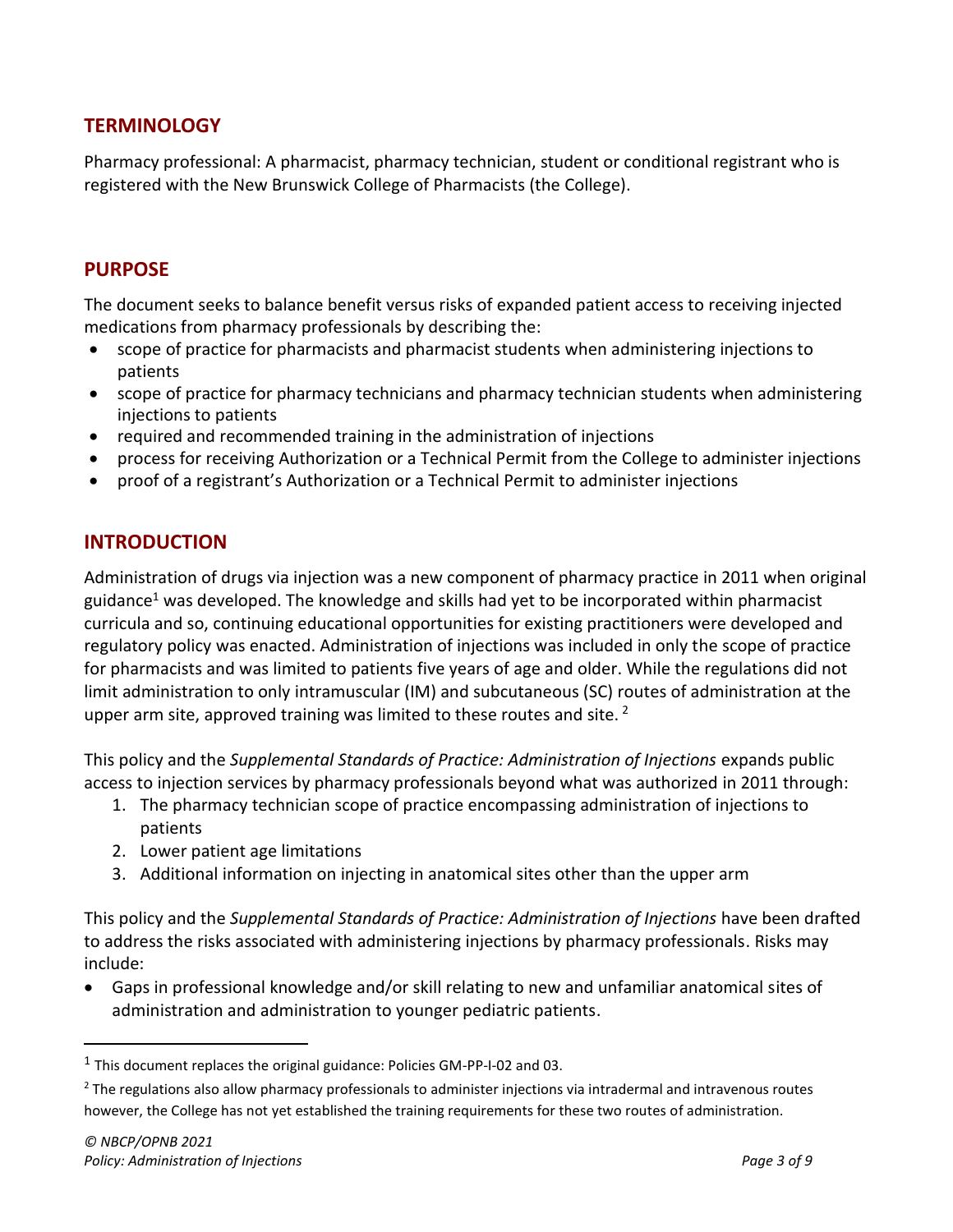- Increased volume of administrations and diversity of drugs injected could result in a greater number of patients experiencing adverse events and emergencies while in a pharmacy professional's care.
- Professional's use of documentation systems failing to communicate prescribing, dispensing and administration information to the interprofessional patient care team.
- Unclear boundaries of pharmacist and pharmacy technician roles in the administration of injections.
- Providing injections for cosmetic<sup>3</sup> rather than health benefits.

This policy should be considered in conjunction with the *Supplemental Standards of Practice: Administration of Injections* which details the **minimum** expectations of pharmacy professionals in their provision of patient care involving injected medications. The *Supplemental Standards of Practice: Administration of Injections* supplement the *Model Standards of Practice for Canadian Pharmacists* and the *Model Standards of Practice for Canadian Pharmacy Technicians.*

## <span id="page-3-0"></span>**1.0 SCOPE OF PRACTICE**

- 1.1 Pharmacists<sup>4</sup> may administer injections via IM or SC routes in accordance with the Regulations (22.3-22.5), the *Model Standards of Practice for Canadian Pharmacists* and the *Supplemental Standards of Practice for Administration of Injections*.
- 1.2 Pharmacy technicians<sup>5</sup> may administer injections under the routine supervision<sup>6</sup> of a pharmacist on the Direct Client Care register (with authorization to administer injections) via IM or SC routes in accordance with Regulations (22.3-22.5), the *Model Standards of Practice for Canadian Pharmacy Technicians* and the *Supplemental Standards of Practice for Administration of Injections.*
- 1.3 As with any medication, according to the *Model Standards of Practice for Canadian Pharmacists* the pharmacist must assess the patient in the context of the drug therapy, plan the care (including timing of the administration), follow-up regarding safety and efficacy and educate the patient regarding effectiveness, safety and adherence.
- 1.4 A pharmacy technician may only administer an injection **after** a pharmacist has completed the patient assessment to determine the appropriateness of the therapy to be injected.
- 1.5 A pharmacy technician may only complete the technical component of administering an injection and any care subsequent to an adverse reaction. The technical component includes preparing the medication to be injected and administering the injection to the patient.

<sup>&</sup>lt;sup>3</sup> Cosmetic denotes the use of any substance or mixture of substances, manufactured, sold or represented for use in cleansing, improving or altering the complexion, skin, hair or teeth (Health Canada).

<sup>4</sup> The term 'pharmacist' means pharmacist who is authorized to administer medication by injection by the College throughout this document unless otherwise noted.

<sup>5</sup> The term 'pharmacy technician' means pharmacy technician who is permitted to administer medication by injection by the College throughout this document unless otherwise noted.

<sup>&</sup>lt;sup>6</sup>Pharmacy technicians, according t[o Regulation 20.6,](https://nbcp.in1touch.org/document/1733/2015%2007%2023%20REGS%20bilingual.pdf#page=117) practice under routine supervision of a pharmacist. The same level of supervision is required for administering injections. Please see the definition of ['routine supervision'](https://nbcp.in1touch.org/document/1733/2015%2007%2023%20REGS%20bilingual.pdf#page=14) in the Regulations.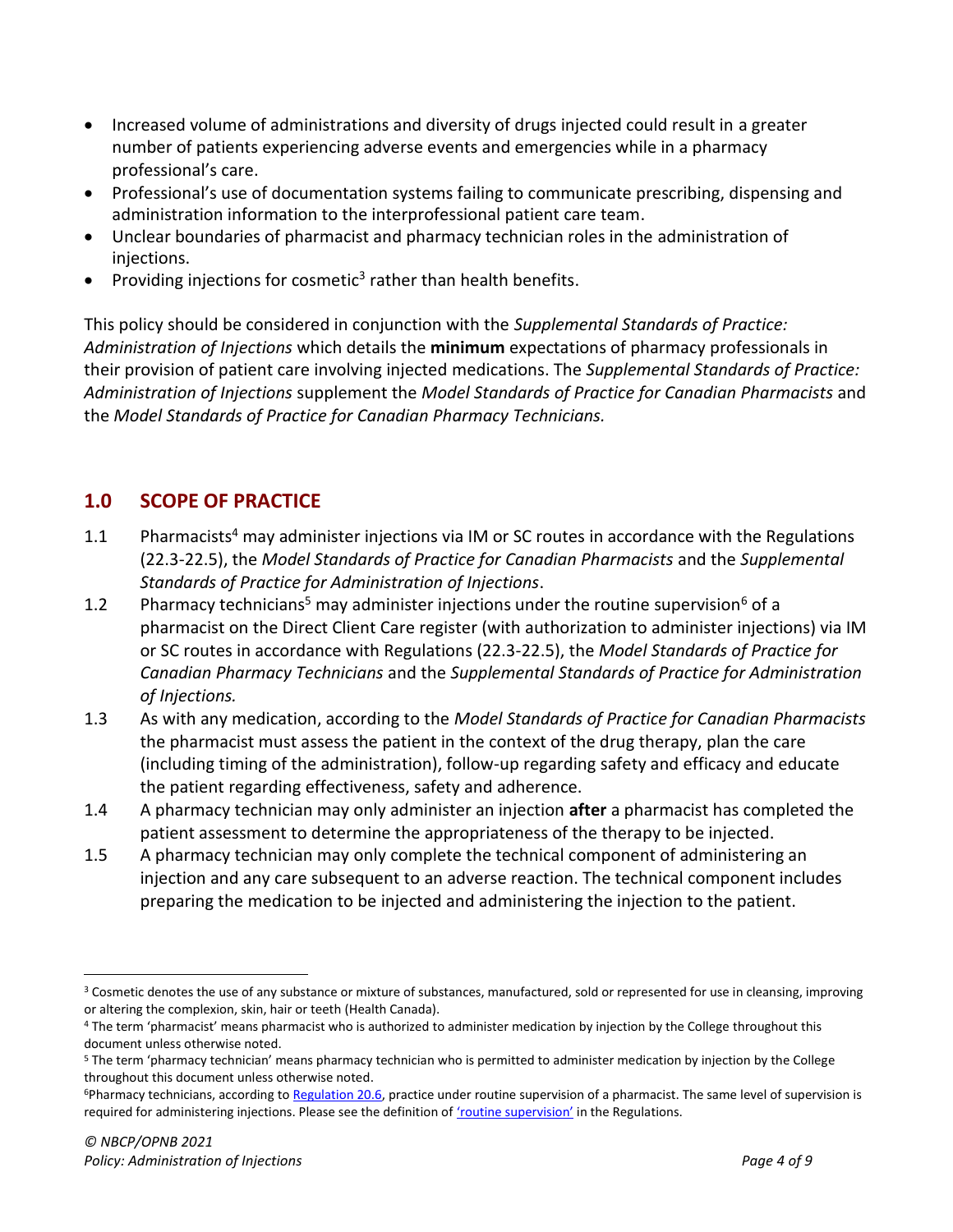- 1.6 A pharmacist may delegate the administration of an injection to a pharmacist student or delegate the technical component of the injection to a pharmacy technician student if the student has successfully completed an approved administration of injections training.<sup>7</sup>
- 1.7 A pharmacy technician may delegate the technical component of an injection to a pharmacist student, or a pharmacy technician student if the student has successfully completed an approved administration of injections training  $9$ .
- 1.8 If administration is delegated to a student, the pharmacist or pharmacy technician must:
	- 1.8.1 Be present in the location where the administration is occurring; and
	- 1.8.2 Consider competency<sup>8</sup> of the delegate as adequate; and
	- 1.8.3 Provide close supervision<sup>9</sup>.
- 1.9 Pharmacy managers of pharmacies that offer injection services must meet the *Supplemental Standards of Practice for Administration of Injections* where sections pertain to managers. These standards build on those set out for managers within the *Model Standards of [Practice](https://napra.ca/sites/default/files/2017-09/Model_Standards_of_Prac_for_Cdn_Pharm_March09_layout2017_Final.pdf)  for Canadian [Pharmacists](https://napra.ca/sites/default/files/2017-09/Model_Standards_of_Prac_for_Cdn_Pharm_March09_layout2017_Final.pdf)* as well as Regulations 14.2 [\(Quality Management\)](https://nbcp.in1touch.org/document/1733/2015%2007%2023%20REGS%20bilingual.pdf#page=113) and 20.2 (Manager Responsibilities).

## <span id="page-4-0"></span>**2.0 LIMITATIONS**

Pharmacy professionals may **not** administer injections:

- To patients who are younger than two years of age
- <span id="page-4-1"></span>For cosmetic $3$  purposes

## **3.0 EDUCATIONAL REQUIREMENTS**

Pharmacy professionals must meet and demonstrate competencies necessary for administering injections.

3.1 For IM and SC administration via upper arm: Pharmacy professionals must successfully complete an accredited education program recognized by the College<sup>10</sup> on administration of injections via IM and SC routes.

<sup>&</sup>lt;sup>7</sup> As per Regulatio[n 22.3\(2\).](https://nbcp.in1touch.org/document/1733/2015%2007%2023%20REGS%20bilingual.pdf#page=129)

<sup>8</sup> Pharmacists and pharmacy technicians must consider whether the person receiving delegation has competency in administering injections prior to delegation. Competency is gained through formal education and practice experience.

<sup>&</sup>lt;sup>9</sup> Specified in Regulatio[n 22.3\(2\).](https://nbcp.in1touch.org/document/1733/2015%2007%2023%20REGS%20bilingual.pdf#page=129) Please see the definition of ['close supervision'](https://nbcp.in1touch.org/document/1733/2015%2007%2023%20REGS%20bilingual.pdf#page=10) in the Regulations.

<sup>10</sup> The College only recognizes injection training programs:

With Stage II Canadian Council for Continuing Education in Pharmacy (CCCEP) accreditatio[n \(link\)](https://www.cccep.ca/pages/overview_of_cccep_accreditation.html?page=accreditation) or,

<sup>•</sup> Beginning for pharmacist graduates in the year 2021:Completed as a component of Canadian Council for Accreditation of Pharmacy Programs (CCAPP)-accredited entry-to-practice programs. Exception: The University of Saskatchewan does not have integrated training as of 2021.

As of 2021, CCAPP-accredited pharmacy technician programs do not consistently include injection training in established curriculum. In time, as this content is consistent in all Canadian programs, the College may re-evaluate the training requirement for pharmacy technician graduates.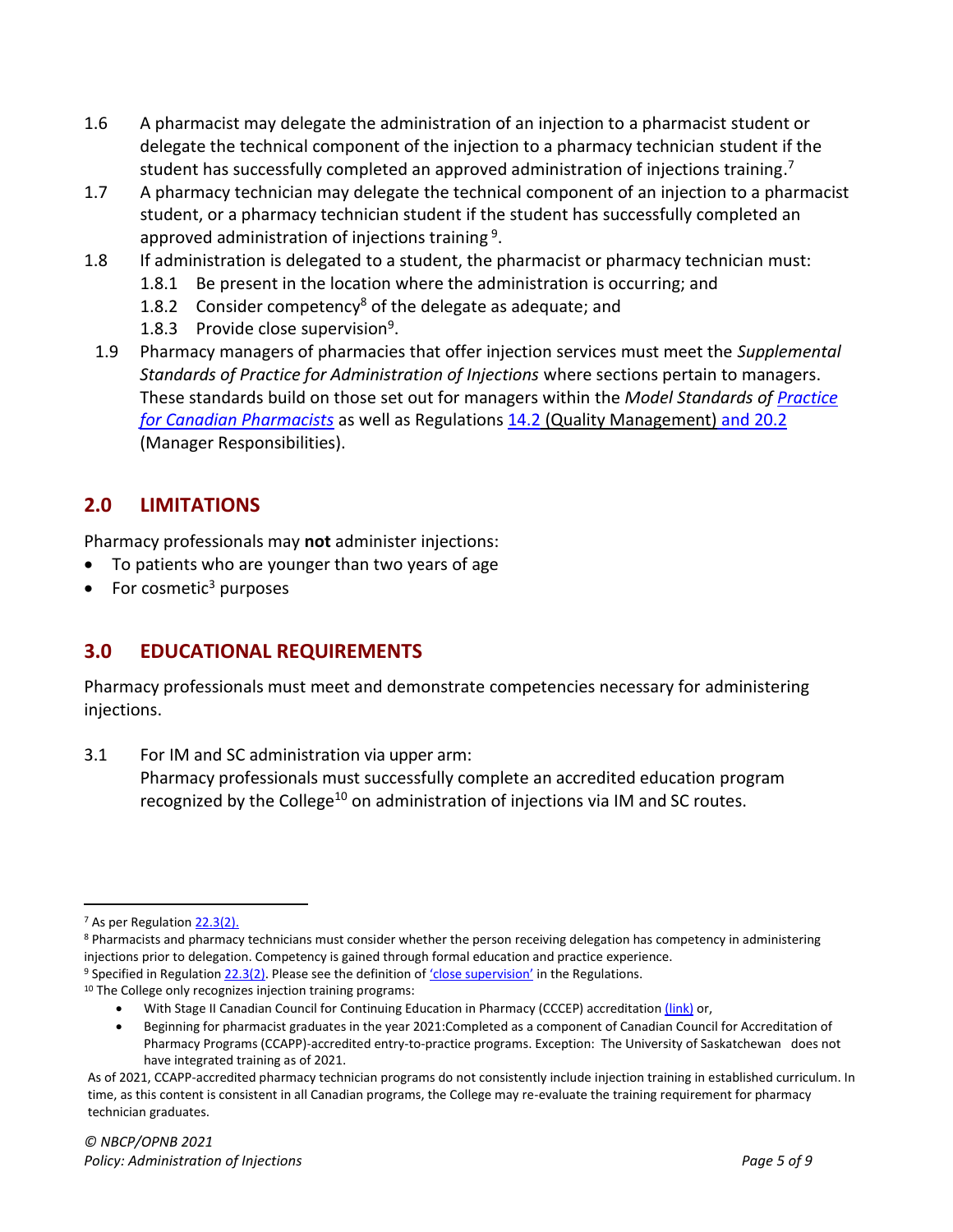3.2 For IM and SC administration via anatomical sites other than the upper arm: Pharmacy professionals must successfully complete an accredited education program recognized by the College<sup>9</sup> on administration of injections by IM and SC routes (as per 3.1 above)

## **AND**

Complete educational programming that provides the professional with competencies necessary for injecting at other anatomical sites $11$ . The College does not mandate specific education and training but strongly encourages professionals to engage in CCCEP-accredited educational programs.

3.3 Pediatric administration of injections:

Pharmacy professionals must successfully complete an accredited education program recognized by the College<sup>10</sup> on administration of injections by IM and SC routes (as per 3.1 above)

### **AND**

Complete educational programming that provides the professional with competencies necessary for injecting pediatric patients. Children may benefit from receiving injections from professionals that have additional training in caring for pediatric patients receiving injected medications. The College does not mandate specific education and training but strongly encourages professionals to engage in CCCEP-accredited educational programs.

- 3.4 For intradermal (ID) or intravenous (IV) administration: Training requirements are yet to be determined therefore, ID and IV administration by pharmacy professionals is not permitted.
- 3.5 Continuing Professional Development: It is expected that all pharmacy professionals engaged in this practice participate in continuing education on administering injections and maintain best practices in this aspect of patient care.

### 3.6 Lapsed Competency in Administering Injections:

- 3.6.1 Pharmacy professionals are responsible for periodically assessing their ability to perform competently when engaging in any aspect of the practice of pharmacy.<sup>12</sup>
- 3.6.2 Pharmacy professionals who have not administered injections for a period of **three years** must notify the College to have their Authorization or Technical Permit to administer injections revoked.
- 3.6.3 Pharmacy professionals can regain their Authorization or Technical Permit to administer injections by successfully completing an accredited training program recognized by the College<sup>9</sup> on administration of injections by IM and SC routes.

<sup>&</sup>lt;sup>11</sup> Sites may include but not limited to abdominal, gluteal or vastus lateralis.

<sup>12</sup> Regulation 12.30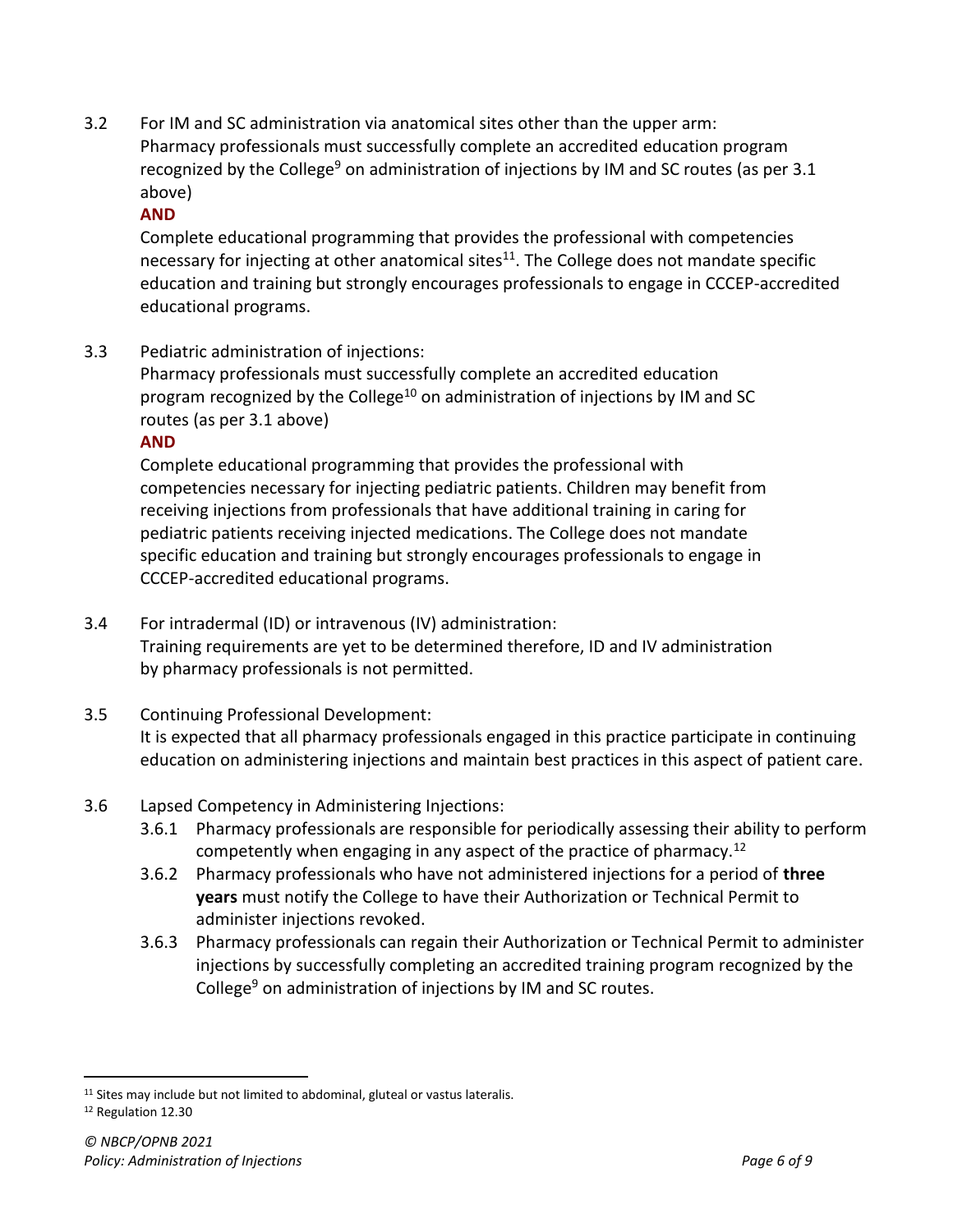## <span id="page-6-0"></span>**4.0 RECEIVING AUTHORIZATION OR A TECHNICAL PERMIT TO ADMINISTER INJECTIONS**

**Prior to administering injections, pharmacists and pharmacy technicians must receive the following from the College:** 

| <b>Pharmacists:</b>          | Authorization to Administer Drugs by Injection           |
|------------------------------|----------------------------------------------------------|
| <b>Pharmacy Technicians:</b> | <b>Technical Permit to Administer Drugs by Injection</b> |

- 4.1 A pharmacist may not apply for a Technical Permit to Administer Drugs by Injection and a pharmacy technician may not apply for an Authorization to Administer Drugs by Injection.
- 4.2 Pharmacists and pharmacy technicians must maintain their online profile with the College relating to Authorization to Administer Drugs by Injection or a Technical Permit to Administer Drugs by Injection.
- 4.3 Application for Authorization or a Technical Permit must be made to the College within **one year** of successful completion of the recognized training program. If not authorized within one year, another training program recognized by the College must be completed.
- 4.4 Recent graduates who are only registered and licensed on the Active: Direct Client Care register more than one-year following completion of a recognized training program<sup>12</sup> may receive Authorization or a Technical Permit from the College if their competency has been maintained through regular and ongoing use of the knowledge and skills needed to administer of injections (under supervision).
- 4.5 Registrants on the Active: Direct Client Care register and are or were authorized/permitted to administer injections by another pharmacy regulatory authority in another Canadian jurisdiction may apply to transfer their status to New Brunswick if the applicant has maintained competency through regular and ongoing use of the knowledge and skills needed to administer injections and all other requirements for an application have been met. If a pharmacy professional is authorized to inject in another Canadian jurisdiction, this authorization can be transferred to New Brunswick even if the injection training was not CCCEP-accredited.
- 4.6 At annual registration and licensure renewal, an Authorization or a Technical Permit is only retained if the professional has maintained (through regular and ongoing use of the knowledge and skills needed to administer injections) competency and declared competency. Section 3.6 above provides information on re-establishment of Authorization or a Technical Permit.

## <span id="page-6-1"></span>**5.0 PROOF OF AUTHORIZATION OR A TECHNICAL PERMIT TO ADMINISTER INJECTIONS**

Proof of Authorization or a Technical Permit to administer injections is publicly available by searching the online register on the College website.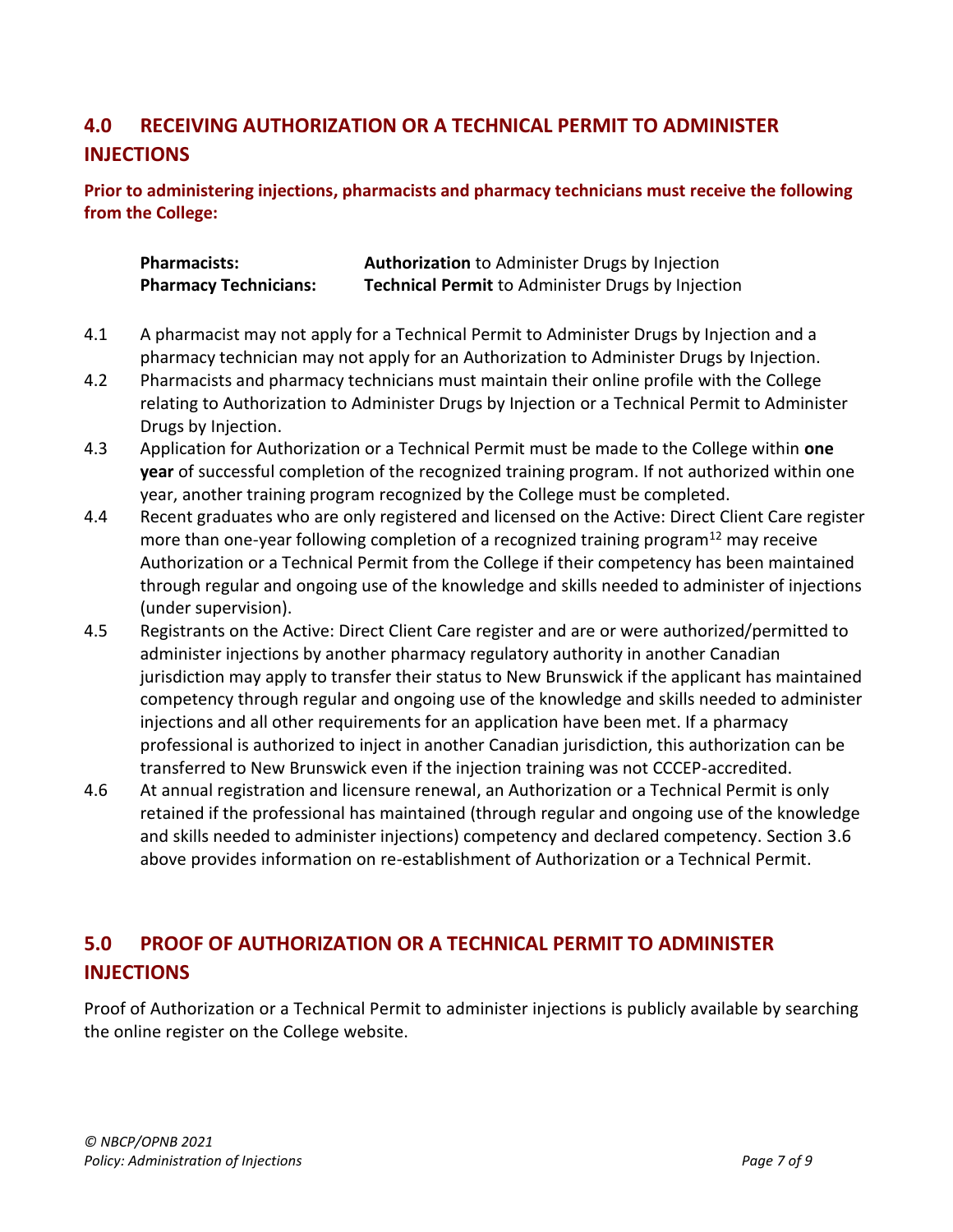## <span id="page-7-0"></span>**APPENDIX A - RESOURCES**

### **Educational Programs**

The College provides these links as learning opportunities rather than mandated educational products. Pharmacy professionals should identify their own individual educational needs to ensure competency in providing injections in pediatric patients and undertake didactic and/or experiential learning in order to establish competency.

- 1. Dalhousie Pharmacy CPD : [https://www.dal.ca/faculty/health/cpe/programs/online-programs](http://nbcp.in1touch.org/emailredirect.html?emailSentId=5502343&redirectUrl=http%3A%2F%2Fnbcp.in1touch.org%2Femailredirect.html%3FemailSentId%3D5394912%26redirectUrl%3Dhttps%253A%252F%252Fwww.dal.ca%252Ffaculty%252Fhealth%252Fcpe%252Fprograms%252Fonline-programs-andwebinars%252FPediatricInjectionTechniques.html%26key%3DA935E103662B09D8998EA212AA1CAFCA5A3289C0423EE0078085EAE5AE57E6F7&key=A552451026B82E23F9EE58EBBC768FD5347AB44C2A74BA9356D212C8A6C01CB4)[andwebinars/PediatricInjectionTechniques.html](http://nbcp.in1touch.org/emailredirect.html?emailSentId=5502343&redirectUrl=http%3A%2F%2Fnbcp.in1touch.org%2Femailredirect.html%3FemailSentId%3D5394912%26redirectUrl%3Dhttps%253A%252F%252Fwww.dal.ca%252Ffaculty%252Fhealth%252Fcpe%252Fprograms%252Fonline-programs-andwebinars%252FPediatricInjectionTechniques.html%26key%3DA935E103662B09D8998EA212AA1CAFCA5A3289C0423EE0078085EAE5AE57E6F7&key=A552451026B82E23F9EE58EBBC768FD5347AB44C2A74BA9356D212C8A6C01CB4)
- 2. PEAR Healthcare : [https://www.healthelearning.ca/#/online-courses/9eb3d63a-2615-433f-](http://nbcp.in1touch.org/emailredirect.html?emailSentId=5502343&redirectUrl=http%3A%2F%2Fnbcp.in1touch.org%2Femailredirect.html%3FemailSentId%3D5394912%26redirectUrl%3Dhttps%253A%252F%252Fwww.healthelearning.ca%252F%2523%252Fonline-courses%252F9eb3d63a-2615-433f-9c61-c49859c127fc%26key%3DBA99D553277555E446B6012C8BA48FCB5266F0C41A806F8D8CCAAE60581E88D5&key=4D8A5D476C13F5F616A7B17087EC4C568227F6F9BB68CB68C5A2BE265F9878FE)[9c61-c49859c127fc](http://nbcp.in1touch.org/emailredirect.html?emailSentId=5502343&redirectUrl=http%3A%2F%2Fnbcp.in1touch.org%2Femailredirect.html%3FemailSentId%3D5394912%26redirectUrl%3Dhttps%253A%252F%252Fwww.healthelearning.ca%252F%2523%252Fonline-courses%252F9eb3d63a-2615-433f-9c61-c49859c127fc%26key%3DBA99D553277555E446B6012C8BA48FCB5266F0C41A806F8D8CCAAE60581E88D5&key=4D8A5D476C13F5F616A7B17087EC4C568227F6F9BB68CB68C5A2BE265F9878FE)
- 3. Pharmachieve : [https://www.pharmachieve.com/component/dtregister/?controller=event&eventId=878&Itemi](http://nbcp.in1touch.org/emailredirect.html?emailSentId=5502343&redirectUrl=http%3A%2F%2Fnbcp.in1touch.org%2Femailredirect.html%3FemailSentId%3D5394912%26redirectUrl%3Dhttps%253A%252F%252Fwww.pharmachieve.com%252Fcomponent%252Fdtregister%252F%253Fcontroller%253Devent%2526eventId%253D878%2526Itemid%253D%2526task%253DindividualRegister%2526%26key%3D16CD7783E286109558B119E68FB515AC7AFE40194297DB5972902538ABAD9037&key=CB6705639628C868544DC6F7A0F62C7005194305100C46DBFB92EC3156779F16) [d=&task=individualRegister&](http://nbcp.in1touch.org/emailredirect.html?emailSentId=5502343&redirectUrl=http%3A%2F%2Fnbcp.in1touch.org%2Femailredirect.html%3FemailSentId%3D5394912%26redirectUrl%3Dhttps%253A%252F%252Fwww.pharmachieve.com%252Fcomponent%252Fdtregister%252F%253Fcontroller%253Devent%2526eventId%253D878%2526Itemid%253D%2526task%253DindividualRegister%2526%26key%3D16CD7783E286109558B119E68FB515AC7AFE40194297DB5972902538ABAD9037&key=CB6705639628C868544DC6F7A0F62C7005194305100C46DBFB92EC3156779F16)

### **Reporting of Adverse Events Following Immunization**

Should a client experience an adverse event following an immunization injection, you must complete and forward a report to the Public Health Agency of Canada.

The reporting form is available at the following link:

English <http://www.phac-aspc.gc.ca/im/pdf/raefi-dmcisi-eng.pdf>

En françai[s http://www.phac-aspc.gc.ca/im/pdf/raefi-dmcisi-fra.pdf](http://www.phac-aspc.gc.ca/im/pdf/raefi-dmcisi-fra.pdf)

### **Post-Exposure Management of Occupational Exposure to Blood/Body Fluids**

The following link presents an overview of treatment for accidental exposure to blood or body fluids e.g. needlestick injury.

### **<http://www.nurses.ab.ca/Carna/index.aspx?WebStructureID=3734>**

#### **Canadian Immunization Guide**

This document covers basic principles and recommended immunization schedules

English <http://www.phac-aspc.gc.ca/publicat/cig-gci/index-eng.php> French <http://www.phac-aspc.gc.ca/publicat/cig-gci/index-fra.php>

#### **Immunization Competencies for Health Professionals**

This document outlines the competencies a health professional should have if involved in immunization clients.

English <http://www.phac-aspc.gc.ca/im/ic-ci-eng.php>